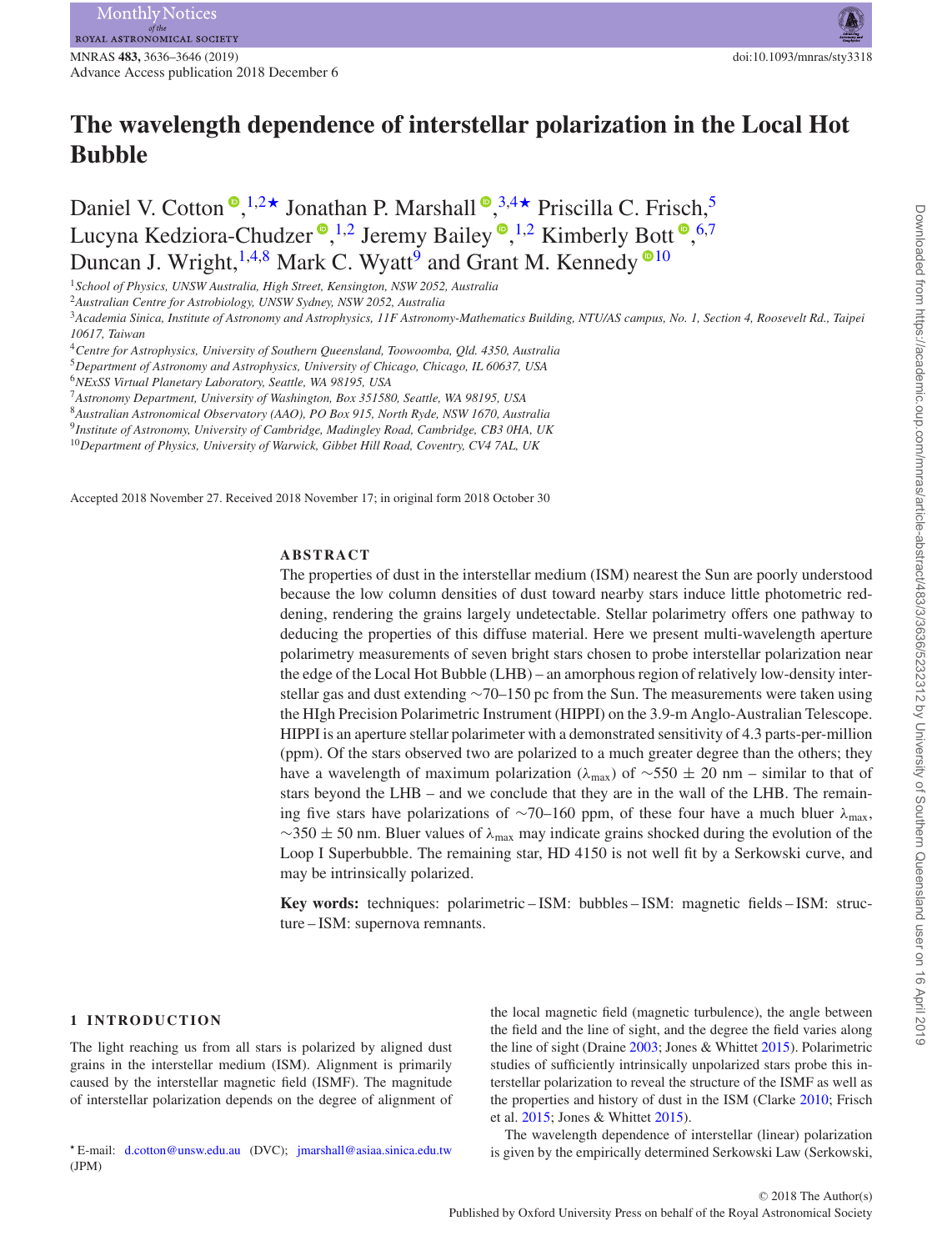Mathewson & Ford [1975\)](#page-10-3) as

$$
\frac{p(\lambda)}{p_{\text{max}}} = \exp\left[-Kln^2\left(\frac{\lambda_{\text{max}}}{\lambda}\right)\right],\tag{1}
$$

where  $p(\lambda)$  is the polarization at wavelength  $\lambda$ ,  $p_{\text{max}}$  is the maximum polarization occurring at wavelength λ<sub>max</sub>. The dimensionless constant *K* describes the inverse width of the polarization curve peaked around *λ*max; Serkowski et al. [\(1975\)](#page-10-3) gave its value as 1.15. Later authors have refined this relation, with Wilking et al. [\(1980\)](#page-10-4) being the first to describe *K* in terms of a linear function of  $\lambda_{\text{max}}$ – consequently the relationship is sometimes called the Serkowski Law, or the Serkowski–Wilking Law. Using this form Whittet et al. [\(1992\)](#page-10-5) give *K* as

$$
K = (0.01 \pm 0.05) + (1.66 \pm 0.09)\lambda_{\text{max}},\tag{2}
$$

(where  $\lambda_{\text{max}}$  is given in  $\mu$ m) which they indicate is applicable for the wavelength range 360–2000 nm. A typical value for *λ*max within our Galaxy is 550 nm (Serkowski et al. [1975\)](#page-10-3), but a wide range of extremes have been reported, e.g. 360–890 nm (Wilking, Lebofsky & Rieke [1982\)](#page-10-6), and smaller values are more common in other galaxies (Jones & Whittet [2015\)](#page-10-1). However, all previous work corresponds to regions beyond the Local Hot Bubble (LHB).

The wavelength dependence of interstellar polarization in the ISM reveals the size of the dust grains within it. The reddest values of *λ*max, for instance, are associated with dusty nebulae and larger grain sizes (Whittet et al. [1992;](#page-10-5) Clarke [2010\)](#page-9-0). As a consequence of scattering processes, the wavelength of maximum polarization,  $λ_{\text{max}}$ , is proportional to  $2πa$ , where *a* corresponds to the radius of the dominant dust grains (Draine [1995\)](#page-10-7). It has been shown that carbonaceous grains and those smaller than 100 nm tend not to contribute to interstellar polarization, so that the dominant grains tend to be the larger silicate (and ice) grains (Jones & Whittet [2015\)](#page-10-1). Though Papoular [\(2018\)](#page-10-8) has recently proposed an alternate interpretation where  $\lambda_{\text{max}}$  depends not on grain size but on the relative composition of enstantite and fosterite in the silicon grains, the current picture is long established (Clarke [2010;](#page-9-0) Jones & Whittet [2015\)](#page-10-1).

The LHB is a region largely devoid of gas that extends out to  $\sim$ 70–150 pc from the Sun. The dust density in the LHB is also low, though the exact correspondence between the extent of the gas and dust bubbles has not been established. Owing to the low dust density, here interstellar polarization is very low, and its properties poorly understood. Outside the LHB interstellar polarization typically<sup>1</sup> increases with distance at a rate of tens of  $ppm/pc$  (Behr [1959\)](#page-9-1), whereas inside the LHB this figure is 0.2–2 ppm/pc (Bailey, Lucas & Hough [2010;](#page-9-2) Cotton et al. [2016b\)](#page-9-3). Until recently neither reddening nor polarimetric measurements were possible at the required precision to measure interstellar dust within the LHB. With the advent of modern high-precision polarimeters it is now possible to map the ISM where column densities are low,  $N(H^0)$  <  $10^{18.5}$ (Frisch et al. [2015\)](#page-10-2). A number of recent high-precision polarimetric works have made small surveys of parts of the LHB (Bailey et al. [2010;](#page-9-2) Cotton et al. [2016b,](#page-9-3)[c;](#page-10-9) Frisch et al. [2016;](#page-10-10) Cotton et al. [2017b\)](#page-10-11), and the regions just beyond it (Berdyugin, Piirola & Teerikorpi [2014\)](#page-9-4), and begun to reveal its structure. However, with still few measurements, the data within the LHB is sparse and each study monochromatic, meaning we do not know the wavelength dependence of interstellar polarization. Our very best data on wavelength dependence at present comes from Marshall et al. [\(2016\)](#page-10-12), which is based on 2-band measurements of only four stars, and gives  $\lambda_{\text{max}}$ as being in the range 35–600 nm, with a most probable value of 470 nm.

The LHB is the result of shock waves and stellar winds from ancient supernova explosions sweeping up gas and dust as they expand (Frisch & Dwarkadas [2017\)](#page-10-13). Berghöfer & Breitschwerdt [\(2002\)](#page-9-6) estimate that there have been 20 supernova explosions in this region of space within the last 10–20 Myr. Shock waves can sweep-up and heat the ISM returning thermally volatile components of dust to the gas phase. Consequently the LHB is irregular in shape, inhomogeneous and is made up of a number of features related to these past explosions. One prominent feature is known as the Loop I Superbubble (Frisch [2014\)](#page-10-14), or simply Loop I. The Loop I Superbubble results from explosions in the ScoCen association ∼15 Myr ago. If Loop I is a spherical feature, the Sun sits on or near its rim (Frisch [1990;](#page-10-15) Heiles [1998;](#page-10-16) Frisch & Dwarkadas [2017\)](#page-10-13). Optical polarization and reddening data show that the eastern parts of Loop I,  $l = 3 - 60$ ,  $b > 0$ , fall within 60–80 pc of the Sun (Frisch, Redfield & Slavin [2011;](#page-10-17) Santos, Corradi & Reis [2011\)](#page-10-18). The value of  $\lambda_{\text{max}}$  in the LHB is of particular interest because of this history. The tendency for higher  $\lambda_{\text{max}}$  in denser regions is thought to be a result of processes which increase average grain size over time, such as coagulation and formation of ice mantles (Whittet et al. [1992\)](#page-10-5). The LHB is an environment in which these processes are likely in their initial stages or incomplete (Voshchinnikov & Hirashita [2014\)](#page-10-19), which offers an opportunity to study the properties of grains post supernova shock and in the initial stages of growth.

It is not just the size distribution that is expected to be affected by past supernovae in the LHB, but the composition of the dust as well. In observations of 23 Orionis Welty et al. [\(1999\)](#page-10-20) shows that carbonaceous grains are destroyed in shocked low-density gas. Slavin & Frisch [\(2008\)](#page-10-21) modelled the Local Interstellar Cloud – a region within the LHB containing the Sun – based on short wavelength emission spectra, finding that grains in this region are likely to be olivines with, by contrast, all of the carbon in the gas phase.

As well as being of interest for what it can tell us about the ISM, interstellar polarization is an obfuscating addition to any measurement we make of intrinsic polarimetric phenomena. Because interstellar polarization is low within the LHB we can probe weakly polarizing stellar phenomena by observing stars inside it. Some examples of recent work with this *modus operandi* include measuring scattering from the oblate atmosphere of rapidly rotating star Regulus (Cotton et al. [2017a\)](#page-10-22), an investigation of intrinsic polarization in FGK dwarfs (Cotton et al. [2017b\)](#page-10-11), and an investigation of magnetic effects in the star *ξ* Boo A (Cotton et al. [i](#page-9-7)n press). In each case the target object(s) were all very close, within 25 pc. At distances much further than this the separation of intrinsic and interstellar polarization has been more challenging (cf. Bailey et al. [2010;](#page-9-2) Cotton et al. [2016b;](#page-9-3) Marshall et al. [2016\)](#page-10-12). One challenge in subtracting interstellar polarization is that its magnitude is not consistent with wavelength. Making many extra control star measurements in additional wavebands is time consuming. General knowledge of the wavelength dependence of interstellar polarization within the LHB is therefore desirable.

In this work we present improved measurements of interstellar polarization in the LHB. In Section 2 we describe our instrumentation and observations. In Section 3 we present multi-wavelength polarization measurements of the nearby, bright stars that comprise

<sup>&</sup>lt;sup>1</sup>Such measurements are complicated since the distribution of gas and dust within the ISM is often filamentary (e.g. Arzoumanian et al. [2011\)](#page-9-5), meaning different trends may manifest on adjacent sight lines.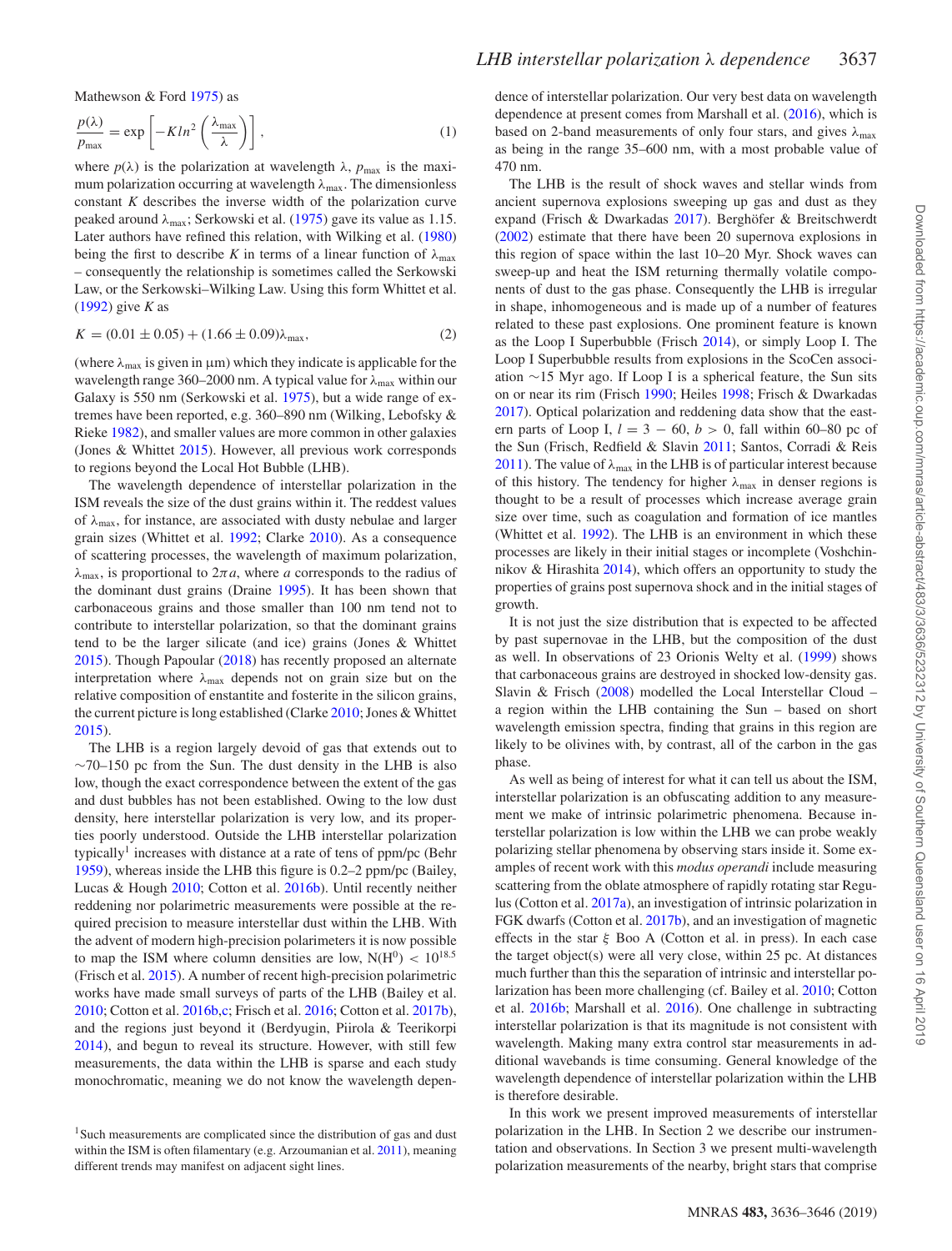our sample, and fit this data with a Serkowski curve and deduce the wavelength of maximum polarization of the ISM within the LHB. In Section 4 we put the observations in context. Finally, in Section 5 we summarize our findings and present our conclusions.

# **2 OB SE RVAT IO N S**

The observations for this work were carried out with the HIgh Precision Polarimetric Instrument (HIPPI) on the 3.9-m Anglo-Australian Telescope (AAT) at Siding Spring in Australia. The observations were acquired over two runs spanning from 2017 June 22 to 2017 July 05 and from 2017 August 07 to 2017 August 20.

## **2.1 Sample Stars**

Details of the stars observed in this study are given in Table [1.](#page-3-0) Our aim in target selection was to choose stars that allowed us to best sample the wavelength dependence of interstellar polarization within the LHB. This required bright stars (anything much fainter than  $V = 5$  was likely to be challenging) near the edge of the LHB in order to maximize the difference in polarization between bands whilst minimizing uncertainty. Six of the seven targets we observed lie between 65 and 100  $pc<sup>2</sup>$  and all seven lie near the edge of the LHB according to the Na I gas maps of Lallement et al. [\(2003\)](#page-10-23). An estimation of the equivalent Na I D line width for each star is given in Table [1;](#page-3-0) this comes from the maps presented in Lallement et al. [\(2003\)](#page-10-23) where contour lines are drawn for 20 mÅ and 50 mÅ in 15◦ slices of space. For the distance of our targets we initially estimated the magnitude of polarization in the SDSS g' band would be between ∼100 and 150 ppm (exact figures are given in the final column of Table [1\)](#page-3-0) based on the relations given in Cotton et al. [\(2016b,](#page-9-3) [2017b\)](#page-10-11), and based on an assumed  $\lambda_{\text{max}}$  of 470 nm, the difference in polarization between extreme bands would be ∼15– 25 ppm.

With the difference in polarization between bands expected to be so small it was imperative to identify bright targets the least likely to be intrinsically polarized. To that end we avoided active stars, B-type stars, and giants of K-type or later (Cotton et al. [2016b](#page-9-3)[,c\)](#page-10-9). This left us with a small number of possible targets, almost exclusively A-type stars and late G-type giants. Either of these stellar types might still appear intrinsically polarized if they host a debris disc (Bailey et al. [2010;](#page-9-2) Cotton et al. [2016b,](#page-9-3) [2017b\)](#page-10-11), or a close hot-Jupiter exoplanet (Seager, Whitney & Sasselov [2000;](#page-10-24) Bailey, Kedziora-Chudczer & Bott [2018\)](#page-9-8). Two of the selected targets have a far-infrared excess consistent with the presence of a debris disc; HD 125473 has a fractional excess of  $1.7 \times 10^{-6}$  (Chen et al. [2014\)](#page-9-9), and HD 4150 has a fractional excess of  $1.0 \times 10^{-6}$  (Cotten & Song [2016\)](#page-9-10), however the polarization that might be expected from such excesses is less than 1 ppm. None of the targets are known to host problematic close planetary companions.

Close stellar companions can also result in intrinsic polarization. For very short-period binary systems including an early-type star like, for instance, Spica, polarization easily detectable by HIPPI might have gone unidentified in the past (Bailey, Cotton & Kedziora-Chudczer [2017\)](#page-9-11). In close companions entrained gas between the two stars creating an asymmetric scattering medium is the accepted polarimetric mechanism; this usually happens as a result of mass

The A-type stars might also exhibit polarization if they are rotating at close to critical velocity in the same way as Regulus does (Cotton et al. [2017a\)](#page-10-22). All four of the A-type targets have a published *vsin <i>i*, but none is greater than  $124 \text{ km s}^{-1}$  (see Table [1\)](#page-3-0) – less than half of the critical velocity for break-up. It is possible that any of these targets might be highly inclined, and rapidly rotating, but there is no way of knowing this in advance. In any case, higher inclinations necessarily result in less observable polarization (Sonneborn [1982;](#page-10-32) Cotton et al. [2017a\)](#page-10-22). Thus if polarization due to rapid rotation is present in any of these stars it is likely to be less than that seen in Regulus (∼40 ppm), owing to a cooler temperature and greater inclination. Though where there is a lower gravity that might result in a higher polarization.

## **2.2 Instrumentation and calibration**

## *2.2.1 HIPPI*

HIPPI is a high-precision polarimeter, with a reported sensitivity in fractional polarization of ∼4.3 ppm on stars of low polarization, and a precision of better than 0.01 per cent on highly polarized stars (Bailey et al. [2015\)](#page-9-14). It achieves this by the use of a Boulder Nonlinear Systems (BNS) Ferroelectric Liquid Crystal (FLC) modulator operating at a frequency of 500 Hz to eliminate the effects of variability in the atmosphere. Second stage chopping, to reduce systematic effects, is accomplished by rotating the entire back half of the instrument after the filter wheel, with a typical frequency of once per 20 s. And each target is measured at four

<sup>2</sup>The seventh target, HD 138905, is 47 pc distant; it was originally observed as a control in another study but as its polarization magnitude and spectral type was similar to the other objects observed we added it to this study.

<sup>3</sup>Intrinsic polarization from an eclipsing binary system was first predicted by Chandrasekhar [\(1946\)](#page-9-15), and has been observed only for Algol (Kemp et al. [1983\)](#page-10-33).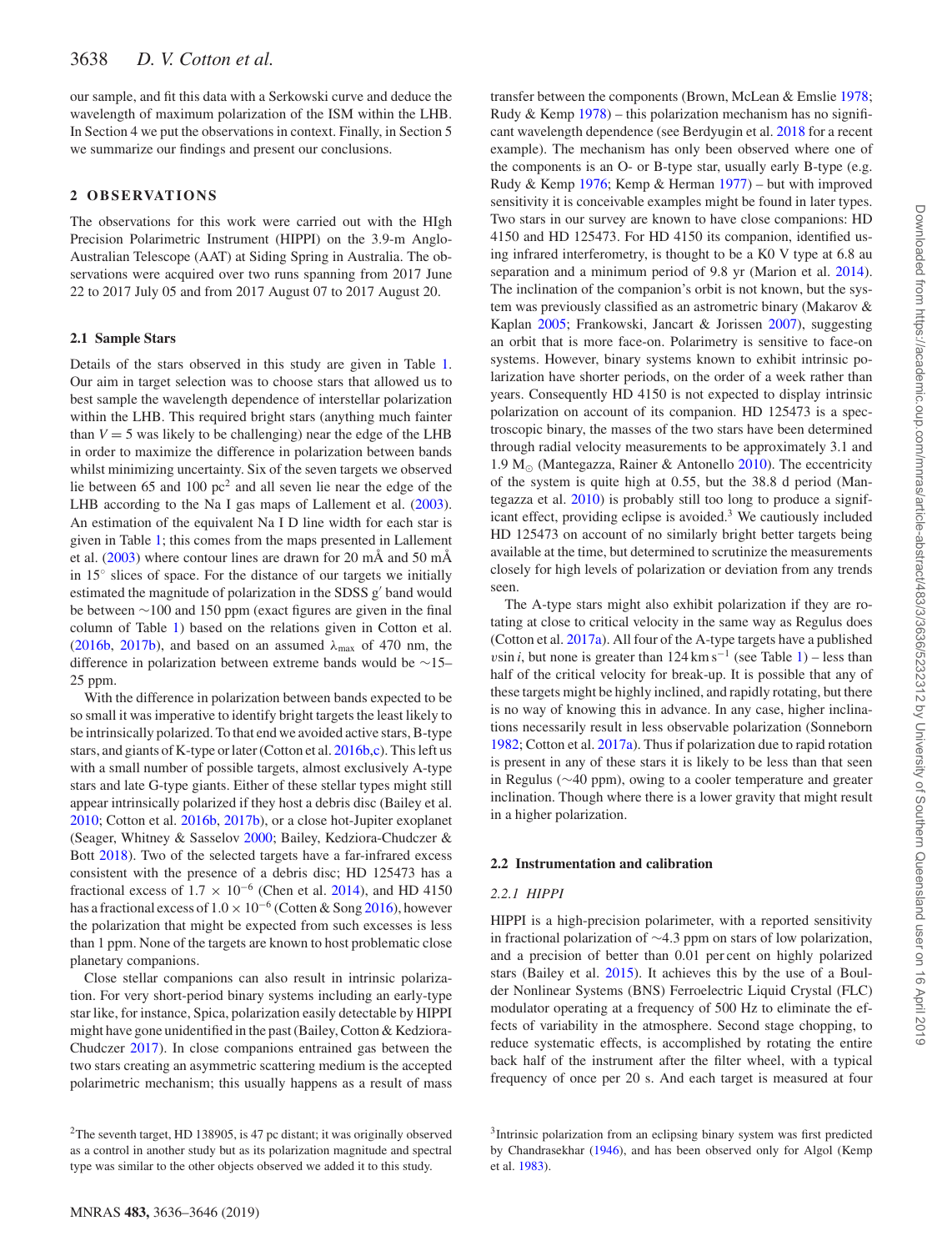<span id="page-3-0"></span>**Table 1.** Stellar properties.

| Target       | RA              | Dec.                |            | b          | $d^G$ | mv   | $B-V$   | Sp. Type | $F_{\rm IR}$  | $v\sin i$        | Na I $D^L$  | Pred. $p_{g'}^C$ |
|--------------|-----------------|---------------------|------------|------------|-------|------|---------|----------|---------------|------------------|-------------|------------------|
| HD           | $(d \, m \, s)$ | $(d \, \text{m s})$ | $(^\circ)$ | $(^\circ)$ | (pc)  |      |         |          | $(x 10^{-6})$ | $(km s^{-1})$    | $(m\AA)$    | (ppm)            |
| $4150^b$     | 00 43 21.2      | $-572747$           | 305.1      | $-51.6$    | 76    | 4.37 | 0.00    | A0 IV    | $1.0^{CS}$    | 124 <sup>R</sup> | $\sim 20$   | 113              |
| 17566        | 02 45 32.6      | $-673700$           | 287.8      | $-46.0$    | 92    | 4.83 | 0.07    | A2 IV/V  |               | 90 <sup>D</sup>  | $\sim 20^a$ | 139              |
| $125473^{b}$ | 14 20 33.4      | $-375307$           | 321.7      | $+21.7$    | 69    | 4.03 | $-0.03$ | A0 IV    | $1.7^{Ch}$    | $124^R$          | >20, <50    | 101              |
| 138905       | 15 35 31.6      | $-144722$           | 351.5      | $+32.2$    | 47    | 3.91 | 1.02    | G8.5 III |               |                  | ${<}20$     | 12               |
| 165760       | 18 07 18.4      | $+084402$           | 035.8      | $+13.7$    | 76    | 4.65 | 0.92    | G8 III   |               |                  | >20, < 50   | 113              |
| 206453       | 21 42 39.5      | $-185159$           | 033.4      | $-46.0$    | 92    | 4.72 | 0.86    | G8 III   |               |                  | ${<}20$     | 139              |
| 216735       | 22 55 13.7      | $+084858$           | 080.8      | $-44.3$    | 84    | 4.90 | 0.00    | A1V      |               | 107 <sup>R</sup> | >20, < 50   | 126              |

References: (G) Gaia Collaboration et al. [\(2018\)](#page-10-34), (L) Lallement et al. [\(2003\)](#page-10-23), (C) Cotton et al. [\(2017b\)](#page-10-11), (CS) Cotten & Song [\(2016\)](#page-9-10), (R) Royer, Zorec & Gómez  $(2007)$ , (D) Díaz et al.  $(2011)$ , (Ch) Chen et al.  $(2014)$ .

*Note*:

*<sup>a</sup>*The 20 mÅ and 50 mÅ contour lines nearly overlap at this point.

*b*HD 4150 and HD 125473 have secondary components, see the text for details.

different position angles (*PA*s): 0, 45, 90, and 135 degrees, where the redundant angles facilitate the easy removal of instrumental effects.

For the majority of observations, a sky measurement, lasting 40 s, was acquired at each of the four telescope position angles an object was observed at, and subtracted from the measurement. In good sky conditions, for some red band observations a dark measurement was sufficient for calibration purposes. These subtractions were carried out as the first part of the data reduction routine that determines polarization via a Mueller Matrix method. Full details are provided by Bailey et al. [\(2015\)](#page-9-14).

In this work data were acquired in four filters. Observations in SDSS  $g'$  and a 425 nm short pass (425SP) filter were made using blue sensitive Hamamatsu H10720-210 Ultra bialkali photocathode (B) photomultiplier tubes (PMTs). Observations made in SDSS *r* and a 650 nm long pass (650LP) filter were made using red sensitive Hamamatsu H10720-20 infrared extended multialkali photocathodes (R); which have some sensitivity out to ∼900 nm. A bandpass model, as described in Bailey et al. [\(2015\)](#page-9-14) is used to determine the effective wavelengths and modulation efficiency correction (discussed below) to the raw data for each filter/PMT combination. The modulation efficiency and effective wavelength are explicitly calculated for spectral types O3, B0, A0, F0, G0, K0, M0, and M5 using Kurucz model spectra for dwarfs of those types; the results are interpolated for intermediate types. In this work our targets are relatively close and no reddening has been applied in the bandpass model.

HIPPI has now been superseded by HIPPI-2 (paper forthcoming), for the new instrument we made improvements to the reduction software and bandpass model which we have also implemented here for HIPPI. An improvement in the data reduction software was made by increasing the numerical precision in the calibration routines. There are two main improvements in the bandpass model. The first is that we have improved our characterization of the optical components. We now include the spectral response (transmission or reflection) of every optical component in the light path, including the telescope mirrors. For the components in the instrument we have supplemented the supplied manufacturer data with lab based measurements using a Cary 1E UV-Visible spectrometer. This means there is no longer an error resulting from manufacturing tolerances in the transmission of some lenses and filters. This is important because the full passband of HIPPI is very broad, and at the extremes outside the designed wavelength range of some components. The second improvement is that we now consider airmass (to 0.1 atm precision) when calculating atmospheric transmission.

The improvements in the bandpass model have allowed us to use multi-band data collected on high polarization standards to update the modulator calibration we reported in Bailey et al. [\(2015\)](#page-9-14). To achieve that we carry out  $\chi^2$  fitting of the modulator's performance parameters using a full bandpass model (not just the effective wavelengths). The modulation efficiency is given by the equation

$$
e(\lambda) = \frac{e_{\max}}{2} \left( 1 - \cos 2\pi \frac{\Delta}{\lambda} \right),\tag{3}
$$

where  $e_{\text{max}}$  is the maximum efficiency,  $\lambda$  is the wavelength. The path difference between the two optical axes of the retarder,  $\Delta$ , is given by

$$
\Delta = \frac{\lambda_0}{2} + C d \left( \frac{1}{\lambda^2} - \frac{1}{\lambda_0^2} \right),\tag{4}
$$

where  $\lambda_0$  is the wavelength corresponding to peak efficiency, and the two terms *Cd* can be treated as one constant (C is a parameter describing the dispersion in birefringence of the FLC material and d is the thickness of the FLC layer). We've found the BNS FLC's performance characteristics can drift slowly over time, such that *λ*<sup>0</sup> is ∼10 nm redder for the data taken in 2016/2017 than for 2014/2015. This difference is inconsequential for the majority of our observations, but in the 425SP band can make a difference. From 15 observations of our regular high polarization standards and  $\zeta$  Oph in six different bands for 2016/2017 we calculate  $\lambda_0$  to be 506.6  $\pm$  2.9 nm, and *Cd* to be (1.758  $\pm$  0.116)  $\times$  10<sup>7</sup> nm<sup>3</sup>.

The output from our standard bandpass models have been previously reported, and as this is little different for g' and r' filters, we do not repeat that information here (see the supplementary information in Cotton et al. [2017a](#page-10-22) for example). We also give the exact calculated modulation efficiency for each observation in Sections 2.2.2 and 3.1. The 650LP filter is used here with HIPPI for the first time, and we give the details of the bandpass model for it, and for 425SP with two different airmasses (1 atm and 2 atm) below in Table [2.](#page-4-0) The band modulation efficiency being

$$
Eff. = \frac{\int e(\lambda) S(\lambda) \, d\lambda}{\int S(\lambda) \, d\lambda},\tag{5}
$$

where  $S(\lambda)$  is the relative contribution to the output detector signal as a function of wavelength. All observations are corrected by dividing by Eff. Given for reference is the effective wavelength of the band:

$$
\lambda_{\text{eff}} = \frac{\int \lambda S(\lambda).d\lambda}{\int S(\lambda).d\lambda}.
$$
\n(6)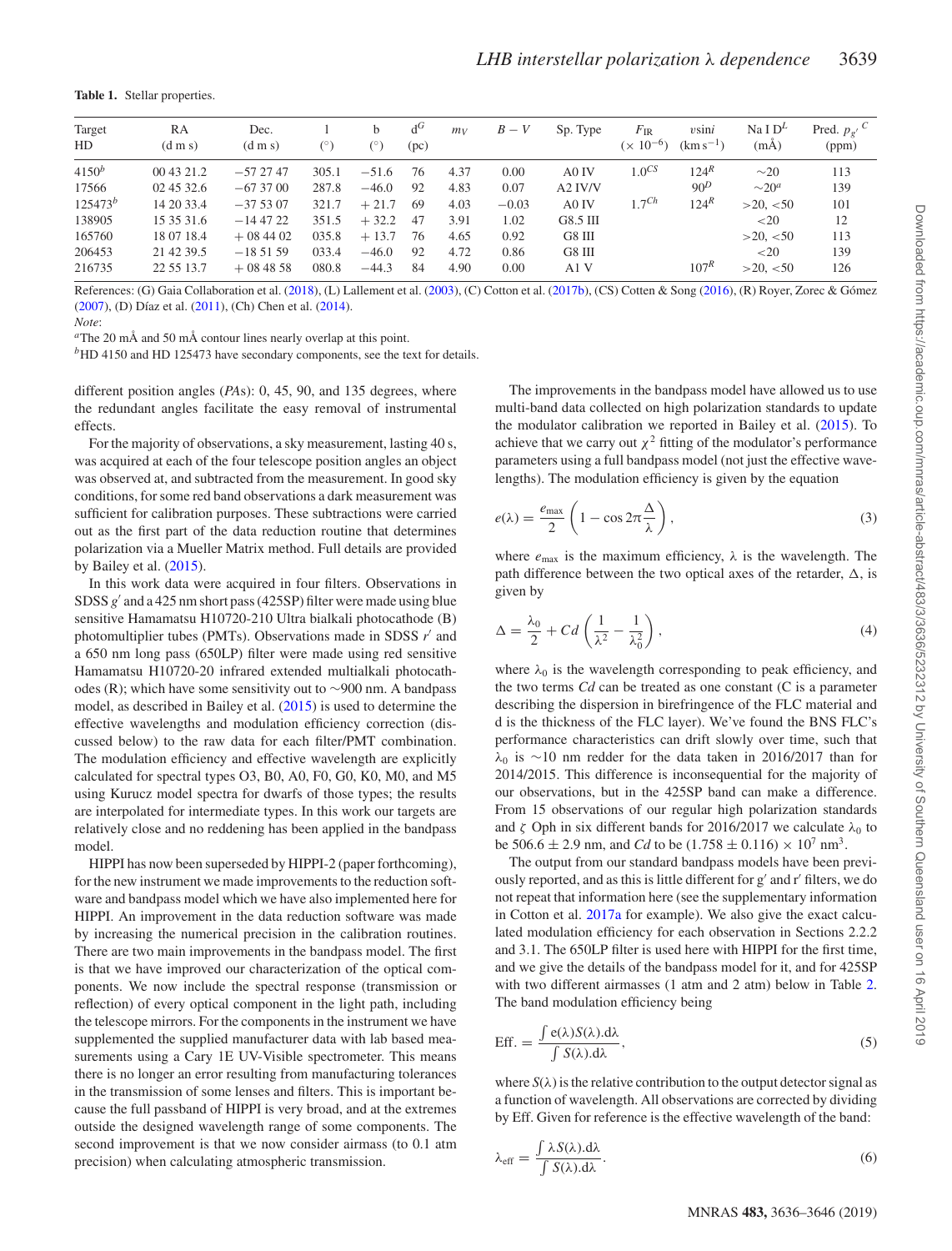<span id="page-4-0"></span>**Table 2.** 650LP and 425SP effective wavelength and modulation efficiency.

| Spectral       | 650LP AM1           |       | 425SP AM1           |       | 425SP AM2     |       |  |
|----------------|---------------------|-------|---------------------|-------|---------------|-------|--|
| Type           | $\lambda_{\rm eff}$ | Eff.  | $\lambda_{\rm eff}$ | Eff.  | $\lambda$ eff | Eff.  |  |
|                |                     | (per  |                     | (per  |               | (per  |  |
|                | (nm)                | cent) | (nm)                | cent) | (nm)          | cent) |  |
| O <sub>3</sub> | 714.8               | 66.3  | 393.7               | 45.6  | 395.1         | 46.8  |  |
| B <sub>0</sub> | 715.2               | 66.2  | 394.2               | 46.0  | 395.5         | 47.2  |  |
| A <sub>0</sub> | 718.3               | 65.8  | 400.3               | 51.8  | 401.4         | 52.7  |  |
| F()            | 720.7               | 65.4  | 400.6               | 51.5  | 402.0         | 52.4  |  |
| G <sub>0</sub> | 722.7               | 65.1  | 401.4               | 51.2  | 403.3         | 52.3  |  |
| K <sub>0</sub> | 724.0               | 64.9  | 404.8               | 52.7  | 407.3         | 53.8  |  |
| M <sub>0</sub> | 737.5               | 62.9  | 414.2               | 54.9  | 418.7         | 55.9  |  |
| M5             | 742.0               | 62.2  | 414.5               | 54.9  | 419.0         | 55.9  |  |

#### *2.2.2 Position angle and telescope polarization calibration*

Angular calibration was carried out with reference to a set of high polarization standards (observations in  $g'$  with known polarization angles. For the 2017 June 22 to 2017 July 05 run the set was:  $(\times 2)$ HD 147084 (32.0<sup>°</sup>), HD 154445 (90.1<sup>°</sup>), and HD 160529 (20.4<sup>°</sup>); with the standard deviation of those measurements being 1.1◦. For the 2017 August 07 to 2017 August 20 run the set was: HD 147084, HD 154445, and HD 187929 (93.8◦); with the standard deviation of those measurements being 0.5◦. The standards have angles known to a precision of  $\sim$ 1<sup>°</sup> – which is the main source of uncertainty in these measurements. The observations were *PA* corrected before any other corrections were applied. During the observations, zeropoint calibration (telescope polarization; hereafter abbreviated TP) was carried out in each filter/PMT combination by reference to the average of a set of observed stars with measured low polarizations; this is shown in Table [3](#page-4-1) in terms of Stokes parameters  $q = Q/I$  and  $u = U/I$ . The scatter in the observations of Sirius (HD 48915) in  $425SP$  and  $g'$  is larger than usual. We ascribe this to particularly poor seeing (around 5 arcsec or worse) combined with a low observing angle at the time of those observations. It is worth noting that essentially the same standards have been observed in each band. We have a high degree of confidence in the TP determinations since the TP is particularly low in every band and that the differences between bands are small. It is worth noting that the 425SP TP in *u* is not as consistent with the other bands, however it is normal for there to be variations in the TP with wavelength.

## **3 RESULTS AND ANALYSIS**

#### **3.1 Results**

Table [4](#page-5-0) shows the *PA*, TP, and efficiency corrected observations of each science target in each filter band. Errors in the determined TP have been incorporated into the errors in *q* and *u*; the given polarization magnitude has been debiased according to  $\hat{p} = \sqrt{p^2 - \sigma_p^2}$ , where  $\sigma_p$  is the error in *p*.

## **3.2 Analysis**

The primary method of analysis employed in this work is  $\chi^2$  fitting of the multi-band measurements to Serkowski curves. For this we use the PYTHON language's 'SCIPY' package (Jones et al. [2001\)](#page-10-37), specifically the 'curve fit' function. In the first instance each target has a 3- and 2-parameter fit applied to the four-band observations. Rather than simply fitting the measured polarization at the effective wavelength to the Serkowski curve, we use our bandpass model

#### <span id="page-4-1"></span>**Table 3.** Telescope polarization calibration.

| HD                  | <b>UTC</b>       | Eff.  | q                | $\boldsymbol{\mathcal{U}}$ |  |  |
|---------------------|------------------|-------|------------------|----------------------------|--|--|
|                     |                  |       | (ppm)            | (ppm)                      |  |  |
| 425SP               |                  |       |                  |                            |  |  |
| 2151                | 2017-06-22 19:45 | 0.522 | $-47.6 \pm 11.8$ | $21.0 \pm 11.0$            |  |  |
| 2151                | 2017-06-25 19:13 | 0.523 | $-10.8 \pm 12.7$ | $16.1 \pm 12.7$            |  |  |
| 48915               | 2017-08-11 19:21 | 0.501 | $37.0 \pm 10.1$  | $57.7 \pm 10.8$            |  |  |
| 48915               | 2017-08-12 19:41 | 0.498 | $-13.4 \pm 1.7$  | $27.1 \pm 1.8$             |  |  |
| 48915               | 2017-08-19 19:17 | 0.498 | $-10.2 \pm 8.1$  | $-33.6 \pm 6.9$            |  |  |
| 102647              | 2017-06-22 09:04 | 0.499 | $14.5 \pm 7.0$   | $8.1 \pm 6.8$              |  |  |
| 102647              | 2017-06-30 08:59 | 0.500 | $-22.8 \pm 7.3$  | $-49.2 \pm 8.1$            |  |  |
| 102870              | 2017-06-23 08:58 | 0.520 | $19.9 \pm 15.6$  | $23.5 \pm 15.6$            |  |  |
| 102870              | 2017-07-01 09:10 | 0.521 | $-32.9 \pm 16.3$ | $2.2 \pm 16.2$             |  |  |
|                     |                  | TP:   | $-7.4 \pm 3.7$   | $8.1 \pm 3.6$              |  |  |
| SDSS g'             |                  |       |                  |                            |  |  |
| 2151                | 2017-06-25 19:36 | 0.888 | $-21.3 \pm 4.2$  | $6.8 \pm 4.1$              |  |  |
| 2151                | 2017-08-10 19:06 | 0.888 | $-16.9 \pm 4.2$  | $4.4 \pm 4.6$              |  |  |
| 48915               | 2017-08-11 19:41 | 0.872 | $-21.4 \pm 4.8$  | $-10.3 \pm 5.0$            |  |  |
| 48915               | 2017-08-19 19:01 | 0.872 | $2.6 \pm 2.7$    | $-5.7 \pm 2.6$             |  |  |
| 102647              | 2017-06-22 09:04 | 0.873 | $-3.1 \pm 2.4$   | $0.7 \pm 2.6$              |  |  |
| 102647              | 2017-06-30 08:27 | 0.873 | $-4.7 \pm 2.5$   | $-19.9 \pm 2.5$            |  |  |
| 102870              | 2017-06-23 08:58 | 0.886 | $-10.9 \pm 5.2$  | $15.5 \pm 4.9$             |  |  |
| 102870              | 2017-06-25 08:23 | 0.886 | $-3.1 \pm 5.9$   | $-10.5 \pm 5.4$            |  |  |
|                     |                  | TP:   | $-9.9 \pm 1.5$   | $-2.4 \pm 1.5$             |  |  |
| SDSS <sub>r</sub> ' |                  |       |                  |                            |  |  |
| 2151                | 2017-07-04 14:25 | 0.816 | $-18.8 \pm 4.5$  | $-9.0 \pm 4.7$             |  |  |
| 2151                | 2017-08-09 12:16 | 0.816 | $-21.1 \pm 4.3$  | $3.5 \pm 4.3$              |  |  |
| 2151                | 2017-08-09 19:04 | 0.817 | $-24.1 \pm 4.1$  | $-8.4 \pm 4.0$             |  |  |
| 48915               | 2017-08-07 20:00 | 0.824 | $-18.6 \pm 2.3$  | $-7.8 \pm 2.3$             |  |  |
| 48915               | 2017-08-08 19:55 | 0.824 | $-11.9 \pm 1.9$  | $-8.1 \pm 1.5$             |  |  |
| 48915               | 2017-08-09 19:30 | 0.824 | $-11.7 \pm 1.2$  | $-7.8 \pm 1.4$             |  |  |
| 102647              | 2017-07-04 08:07 | 0.824 | $2.8 \pm 3.5$    | $-4.1 \pm 3.6$             |  |  |
| 102647              | 2017-07-04 08:34 | 0.823 | $-4.5 \pm 3.6$   | $-4.9 \pm 3.6$             |  |  |
| 102870              | 2017-07-04 09:10 | 0.817 | $-0.8 \pm 6.0$   | $-13.9 \pm 5.9$            |  |  |
| 102870              | 2017-07-04 09:44 | 0.817 | $7.3 \pm 6.1$    | $-12.7 \pm 5.8$            |  |  |
|                     |                  | TP:   | $-10.1 \pm 1.3$  | $-7.3 \pm 1.3$             |  |  |
| 650LP               |                  |       |                  |                            |  |  |
| 2151                | 2017-07-04 14:25 | 0.646 | $-14.6 \pm 6.7$  | $2.0 \pm 7.0$              |  |  |
| 2151                | 2017-08-08 19:25 | 0.646 | $3.1 \pm 7.2$    | $-9.3 \pm 6.9$             |  |  |
| 2151                | 2017-08-09 12:41 | 0.646 | $-14.5 \pm 7.1$  | $7.1 \pm 7.2$              |  |  |
| 48915               | 2017-08-07 19:43 | 0.658 | $-11.1 \pm 4.6$  | $-9.5 \pm 5.6$             |  |  |
| 48915               | 2017-08-08 19:55 | 0.658 | $-8.3 \pm 2.7$   | $-10.4 \pm 2.4$            |  |  |
| 48915               | 2017-08-09 19:47 | 0.658 | $-4.9 \pm 1.9$   | $-7.6 \pm 2.1$             |  |  |
| 102870              | 2017-07-04 09:10 | 0.647 | $-8.1 \pm 9.9$   | $-10.3 \pm 9.8$            |  |  |
|                     |                  | TP:   | $-8.4 \pm 2.4$   | $-5.4 \pm 2.4$             |  |  |

to calculate the polarization magnitude that would be measured in each band if only interstellar polarization was present, and fit our data to that. We use Kurucz stellar spectra for types O3, B0, A0, F0, G0, K0, M0, and M5 in the bandpass model. For spectral types falling between the models we make a calculation for the immediately warmer and cooler types and linearly interpolate the results according to subtypes. The bandpass model also takes into account the airmass at the time of observation. For the targets with multiple observations in a bandpass the airmasses were very similar, so we used the polarization-error weighted-average airmass.

To determine *λ*max for each target we then fit 3- and 2-parameter Serkowski functions. Where the 3-parameter fits are for the Serkowski function given by equation (1), and the 2-parameter fits have *K* determined by  $\lambda_{\text{max}}$  according to equation (2). The fits are shown in Fig. [1,](#page-6-0) and the fitted parameters tabulated in Table [5.](#page-6-1) Only 2-parameter fits are shown/given for HD 17566 and HD 125473,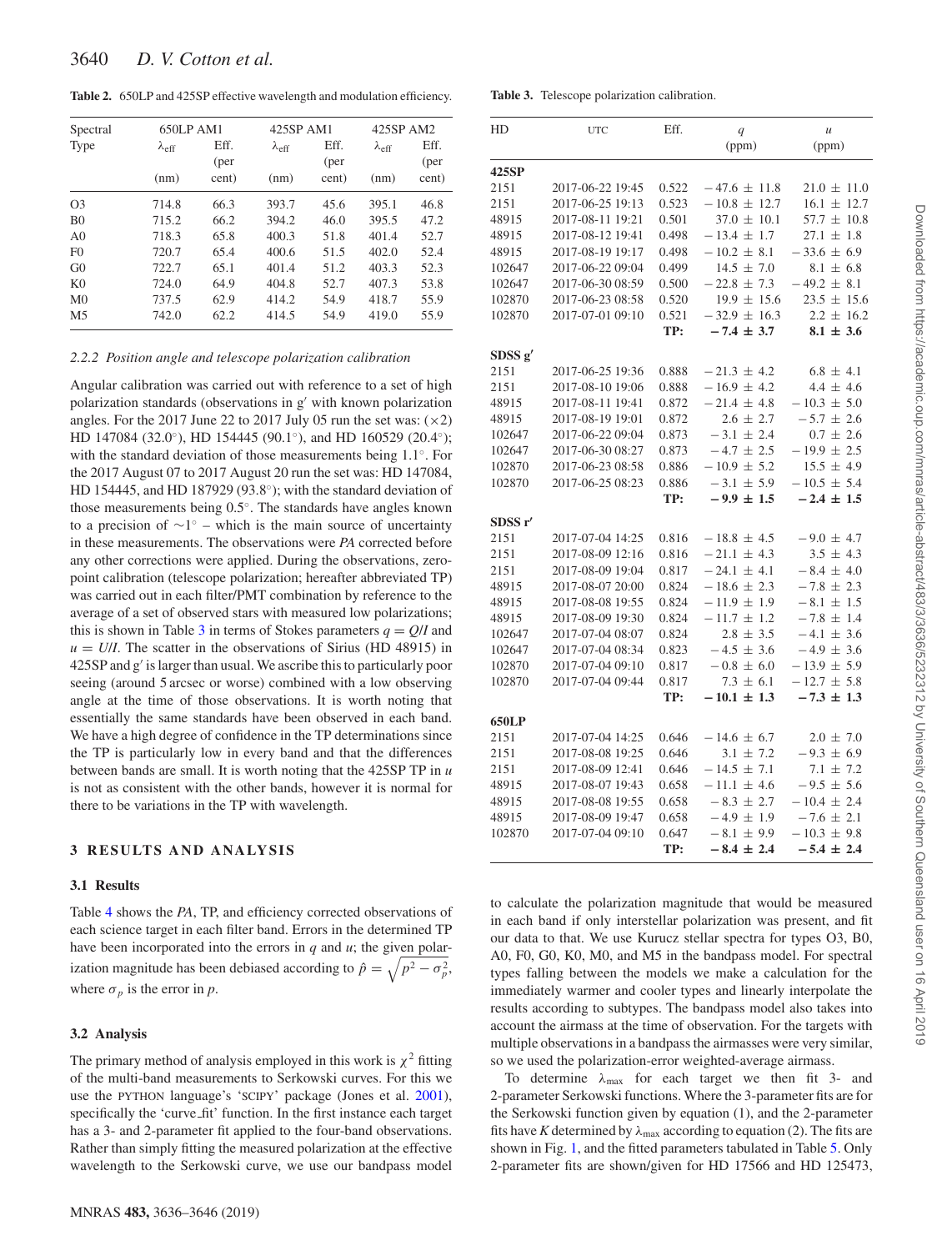<span id="page-5-0"></span>**Table 4.** Polarimetry of sample stars.

| <b>UTC</b>          | Obs. Sky     |   | Fil.                | $\lambda_{\rm eff}$<br>(nm) | Eff.  | Exp.<br>(s) | q<br>(ppm)        | $\mathcal{U}$<br>(ppm)             | $\hat{p}$<br>(ppm)                | PA<br>$(^\circ)$ |
|---------------------|--------------|---|---------------------|-----------------------------|-------|-------------|-------------------|------------------------------------|-----------------------------------|------------------|
| HD 4150             |              |   |                     |                             |       |             |                   |                                    |                                   |                  |
| 2017-07-05 15:20:25 | $\mathbf{1}$ | S | 425SP               | 399.8                       | 0.496 | 2560        | $-110.3 \pm 9.2$  | $13.7 \pm 9.2$                     | $110.7 \pm 9.2$                   | $86.5 \pm 2.4$   |
| 2017-07-01 18:48:18 | 1            | S | g'                  | 464.6                       | 0.867 | 720         | $-80.8 \pm 7.6$   | $4.8 \pm 7.8$                      | $80.5 \pm 7.7$                    | $88.3 \pm 2.8$   |
| 2017-07-04 15:00:43 | $\mathbf{1}$ | D | r'                  | 620.5                       | 0.824 | 1280        | $-68.6 \pm 7.0$   | $6.1 \pm 7.0$                      | $68.4 \pm 7.0$                    | $87.5 \pm 2.9$   |
| 2017-08-08 18:36:54 | $\mathbf{1}$ | S | 650LP               | 717.4                       | 0.659 | 2560        | $-85.9 \pm 8.8$   | $23.7 \pm 8.9$                     | $88.7 \pm 8.8$                    | $82.3 \pm 2.9$   |
| HD 17566            |              |   |                     |                             |       |             |                   |                                    |                                   |                  |
| 2017-08-12 09:57:44 | $2^a$        | S | 425SP               | 399.7                       | 0.496 | 5120        | $-43.2 \pm 9.1$   | $-70.5 \pm 9.1$                    | $82.1 \pm 9.1$                    | $119.2 \pm 3.2$  |
| 2017-08-11 15:37:08 | 1            | S | $\mathrm{g}^\prime$ | 466.2                       | 0.872 | 1600        | $-38.9 \pm 5.7$   | $-43.3 \pm 6.5$                    | $57.9 \pm 6.1$                    | $114.0 \pm 3.0$  |
| 2017-08-09 17:17:49 | 1            | S | $\mathbf{r}'$       | 620.7                       | 0.824 | 2560        | $-45.0 \pm 5.8$   | $-44.2 \pm 5.7$                    | $62.8 \pm 5.7$                    | $112.3 \pm 2.6$  |
| 2017-08-09 17:17:34 | $2^b$        | S | 650LP               | 717.9                       | 0.657 | 5120        | $-43.5 \pm 7.4$   | $-44.4 \pm 7.5$                    | $61.8 \pm 7.4$                    | $112.8 \pm 3.4$  |
| HD 125473*          |              |   |                     |                             |       |             |                   |                                    |                                   |                  |
| 2017-07-05 09:21:12 | $\mathbf{1}$ | S | 425SP               | 399.0                       | 0.489 | 2560        | $-126.5 \pm 8.4$  | $-90.4 \pm 7.9$                    | $155.3 \pm 8.2$                   | $107.8 \pm 1.5$  |
| 2017-06-29 08:38:48 | $\mathbf{1}$ | S | $\mathbf{g}'$       | 464.3                       | 0.867 | 800         | $-79.1 \pm 7.0$   | $-111.4 \pm 7.5$                   | $136.4 \pm 7.3$                   | $117.3 \pm 1.5$  |
| 2017-07-04 10:17:00 | $\mathbf{1}$ | S | r'                  | 620.1                       | 0.825 | 1800        | $-87.5 \pm 4.8$   | $-86.2 \pm 5.2$                    | $122.7 \pm 5.0$                   | $112.3 \pm 1.2$  |
| 2017-08-08 08:59:33 | $\mathbf{1}$ | S | 650LP               | 717.4                       | 0.659 | 2240        | $-75.7 \pm 8.2$   | $-80.3 \pm 8.1$                    | $110.1 \pm 8.2$                   | $113.3 \pm 2.1$  |
| HD 138905           |              |   |                     |                             |       |             |                   |                                    |                                   |                  |
| 2017-07-04 01:28:43 | $2^c$        | S | 425SP               | 405.5                       | 0.532 | 4480        | $-18.2 \pm 11.6$  |                                    | $156.3 \pm 11.2$ $157.0 \pm 11.4$ | $48.3 \pm 2.1$   |
| 2017-06-23 11:59:01 | $\mathbf{1}$ | S | $\mathbf{g}'$       | 474.1                       | 0.894 | 640         | $-68.3 \pm 6.5$   | $131.4 \pm 6.4$                    | $147.9 \pm 6.4$                   | $58.7 \pm 1.3$   |
| 2017-07-04 11:10:43 | $\mathbf{1}$ | S | r'                  | 626.4                       | 0.814 | 1920        | $-49.0 \pm 3.9$   | $127.0 \pm 3.8$                    | $136.0 \pm 3.8$                   | 55.6 $\pm$ 0.8   |
| 2017-08-08 09:57:58 | $\mathbf{1}$ | S | 650LP               | 725.1                       | 0.641 | 2560        | $-36.3 \pm 5.4$   | $103.8 \pm 5.5$                    | $109.8 \pm 5.4$                   | $54.6 \pm 1.4$   |
| HD 165760           |              |   |                     |                             |       |             |                   |                                    |                                   |                  |
| 2017-07-01 13:39:54 | 1            | S | 425SP               | 405.6                       | 0.533 | 2640        | $433.1 \pm 17.1$  |                                    | $603.8 \pm 16.7$ 742.9 $\pm$ 16.9 | $27.2 \pm 0.7$   |
| 2017-07-01 14:23:54 | $\mathbf{1}$ | S | $\mathbf{g}'$       | 474.5                       | 0.895 | 640         | $511.7 \pm 7.9$   | $673.9 \pm 8.1$                    | $846.1 \pm 8.0$                   | $26.4 \pm 0.3$   |
| 2017-07-04 11:50:25 | 1            | D | r'                  | 626.5                       | 0.813 | 800         | $552.8 \pm 8.2$   | $628.2 \pm 8.3$                    | $836.8 \pm 8.2$                   | $24.3 \pm 0.3$   |
| 2017-08-08 10:55:44 | $\mathbf{1}$ | S | 650LP               | 724.9                       | 0.641 | 2080        | $518.9 \pm 8.5$   | $613.3 \pm 8.3$                    | $803.4 \pm 8.4$                   | $24.9 \pm 0.3$   |
| HD 206453           |              |   |                     |                             |       |             |                   |                                    |                                   |                  |
| 2017-07-05 14:21:04 | $\mathbf{1}$ | S | 425SP               | 405.3                       | 0.532 | 2560        | $-41.0 \pm 17.1$  | $-28.9 \pm 17.6$                   | $47.1 \pm 17.3$                   | $107.6 \pm 10.7$ |
| 2017-07-04 19:40:18 | $\mathbf{1}$ | S | $\mathbf{g}'$       | 474.5                       | 0.895 | 800         | $-87.7 \pm 8.0$   | 33.0 $\pm$ 7.7                     | $93.4 \pm 7.8$                    | $79.7 \pm 2.4$   |
| 2017-07-04 13:44:02 | 1            | D | r'                  | 626.5                       | 0.813 | 1280        | $-68.1 \pm 6.7$   | $31.8 \pm 6.7$                     | $74.9 \pm 6.7$                    | $77.5 \pm 2.6$   |
| 2017-08-09 11:26:58 | $\mathbf{1}$ | S | 650LP               | 724.9                       | 0.641 | 2560        | $-67.3 \pm 7.9$   | $22.7 \pm 7.9$                     | $70.6 \pm 7.9$                    | $80.7 \pm 3.2$   |
| HD 216735           |              |   |                     |                             |       |             |                   |                                    |                                   |                  |
| 2017-08-12 17:04:40 | $\mathbf{1}$ | S | 425SP               | 399.7                       | 0.495 | 2560        | $-689.3 \pm 12.4$ | $-201.5 \pm 11.5$ 718.0 $\pm$ 12.0 |                                   | $98.1 \pm 0.5$   |
| 2017-08-12 16:26:17 | $\mathbf{1}$ | S | $\mathbf{g}'$       | 465.3                       | 0.870 | 800         | $-739.6 \pm 7.5$  | $-198.9 \pm 7.1$                   | $765.9 \pm 7.3$                   | $97.5 \pm 0.3$   |
| 2017-08-09 15:36:23 | $\mathbf{1}$ | S | r'                  | 620.5                       | 0.825 | 960         | $-745.1 \pm 9.2$  | $-168.6 \pm 9.5$                   | $763.9 \pm 9.3$                   | $96.4 \pm 0.4$   |
| 2017-08-09 14:26:16 | $\mathbf{1}$ | S | 650LP               | 717.6                       | 0.658 | 1920        | $-723.1 \pm 13.2$ | $-190.8 \pm 12.8$ 747.7 $\pm$ 13.0 |                                   | $97.4 \pm 0.5$   |

*Note*: Where multiple observations have been made, data given above are error weighted averages in *q*, *u*, and UT; *p* and *PA* have been calculated from the resulting *q* and *u*. Individual observations follow as UT, Eff., Exp., q, u:

 $^{\mu}$ 2017-08-11 18:31:35, 0.496, 2560, -3.9 ± 15.0, -73.0 ± 14.3; 2017-08-12 18:07:05, 0.496, 2560, -62.4 ± 10.8, -69.0 ± 11.0.<br>  $^{\mu}$ 2017-08-09 16:19:41, 0.657, 2560, -48.7 ± 10.1, -28.9 ± 10.3; 2017-08-09 18:16:01, 0.

( ∗) Observations of HD 125473 do not correspond to the eclipse phase noted in the literature (Mantegazza et al. [2010\)](#page-10-31).

and no fits are given for HD 4105 at all, as fitting a Serkowski curve did not result in realistic parameters otherwise.

A *PA* has also been calculated for each target using *χ*<sup>2</sup> minimization, assuming it is identical in each band; this is given in Table [5.](#page-6-1) In this case an interstellar polarization model is rotated to reduce the difference between the *q* and *u* data and the model (the same result can be achieved by rotating to minimize *u*).

Two of the targets, HD 165760 and HD 216735, are far more polarized than the others. For HD 165760 and HD 216735 the data is sufficiently constrained that 2-parameter and 3-parameter fits are very similar (they also agree within error); this is owing to the higher polarizations recorded. For the other objects, proportionally the errors are larger, and there is less agreement. In this instance the 3-parameter fits are ill-constrained, and we have not investigated

them further. Indeed, the 3-parameter fits have a worse reduced-*χ*<sup>2</sup> statistic than the 2-parameter fits in every case. However, excepting HD 4150, the lower polarization objects all display a lower *λ*max than HD 165760 and HD 216735. A reasonable deduction to make is that HD 165760 and HD 216735 are characteristic of dust in or beyond the wall of the LHB, whilst the other targets represent dust within the LHB.

HD 165760 and HD 216735 seem to sample a distinctly different dust population to the other stars. Presuming that HD 17566, HD 125473, HD 138905, and HD 206453 sample basically the same dust population we simultaneously fit  $p_{\text{max}}$  for each of them along with  $\lambda_{\text{max}}$  and with (and without) *K*. The results are shown in Table [6,](#page-7-0) and in Fig. [2](#page-7-1) where the fractional polarization for each data point/target is determined by dividing by the corresponding  $p_{\text{max}}$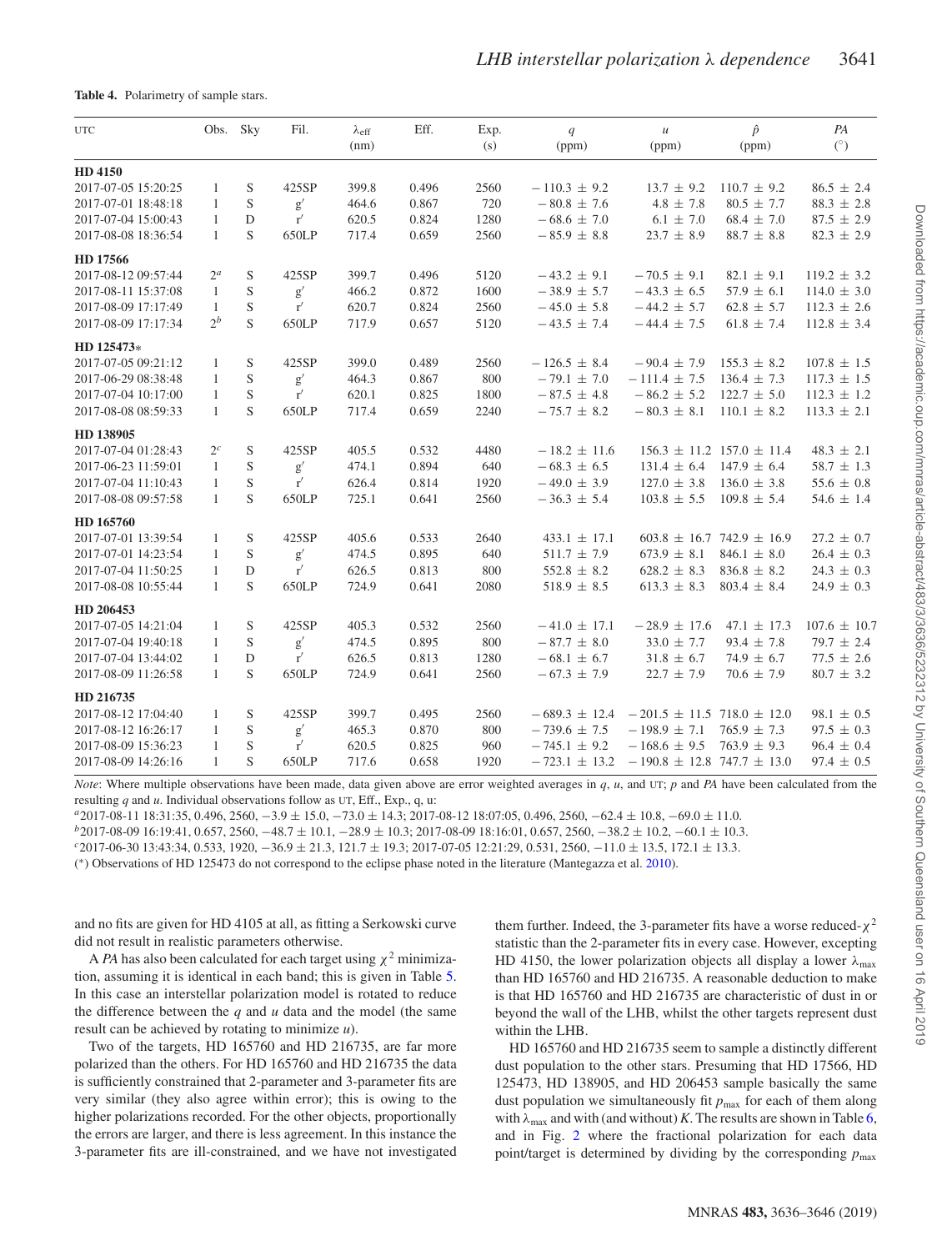<span id="page-6-0"></span>

Figure 1. 3-parameter (blue line) and 2-parameter (red line) Serkowski fits to the observation of each target. The black points represent the data (error bars are shown in every case), blue and red points represent the bandpass determination corresponding to the data points for the fit parameters. No realistic fit to the observations of HD 4150 was possible, only 2-parameter fits for HD 17566 and HD 125473 were possible. For the two objects exhibiting greater polarization – HD 165760 and HD 216735 – the 3-parameter fits are very similar to the 2-parameter fits.

<span id="page-6-1"></span>

| HD     |                           | 3-parameter                    |                 |            |                           |                       |       |            |                  |
|--------|---------------------------|--------------------------------|-----------------|------------|---------------------------|-----------------------|-------|------------|------------------|
|        | $p_{\text{max}}$<br>(ppm) | $\lambda_{\text{max}}$<br>(nm) | Κ               | $\chi_r^2$ | $p_{\text{max}}$<br>(ppm) | $\lambda$ max<br>(nm) | $K^*$ | $\chi_r^2$ | PA<br>$(^\circ)$ |
| 4105   |                           |                                |                 |            |                           |                       |       |            | $86.4 \pm 1.8$   |
| 17566  |                           |                                |                 |            | $68.3 \pm 9.1$            | $432.5 \pm 170.6$     | 0.73  | 2.72       | $114.3 \pm 1.5$  |
| 125473 |                           |                                |                 |            | $157.1 \pm 12.9$          | $305.1 \pm 61.7$      | 0.52  | 0.58       | $112.6 \pm 1.3$  |
| 138905 | $155.0 \pm 7.2$           | $465.7 + 52.5$                 | $1.72 \pm 1.09$ | 1.78       | $160.7 \pm 18.5$          | $345.5 + 89.6$        | 0.58  | 1.92       | $55.6 \pm 1.0$   |
| 165760 | $865.0 \pm 21.6$          | $556.7 \pm 17.3$               | $1.22 \pm 0.54$ | 6.08       | $855.3 \pm 9.4$           | $556.6 \pm 17.9$      | 0.93  | 3.91       | $25.4 \pm 0.4$   |
| 206453 | $90.4 \pm 17.1$           | $531.4 \pm 58.1$               | $3.71 \pm 4.89$ | 4.42       | $82.4 \pm 11.2$           | $473.5 \pm 186.4$     | 0.80  | 3.00       | $79.8 + 2.2$     |
| 216735 | $780.1 \pm 10.5$          | $553.4 \pm 15.9$               | $0.75 \pm 0.28$ | 1.38       | $785.2 \pm 5.2$           | $550.1 \pm 9.8$       | 0.92  | 0.94       | $97.3 \pm 0.2$   |

*Note*: (∗) Calculated using equation 2.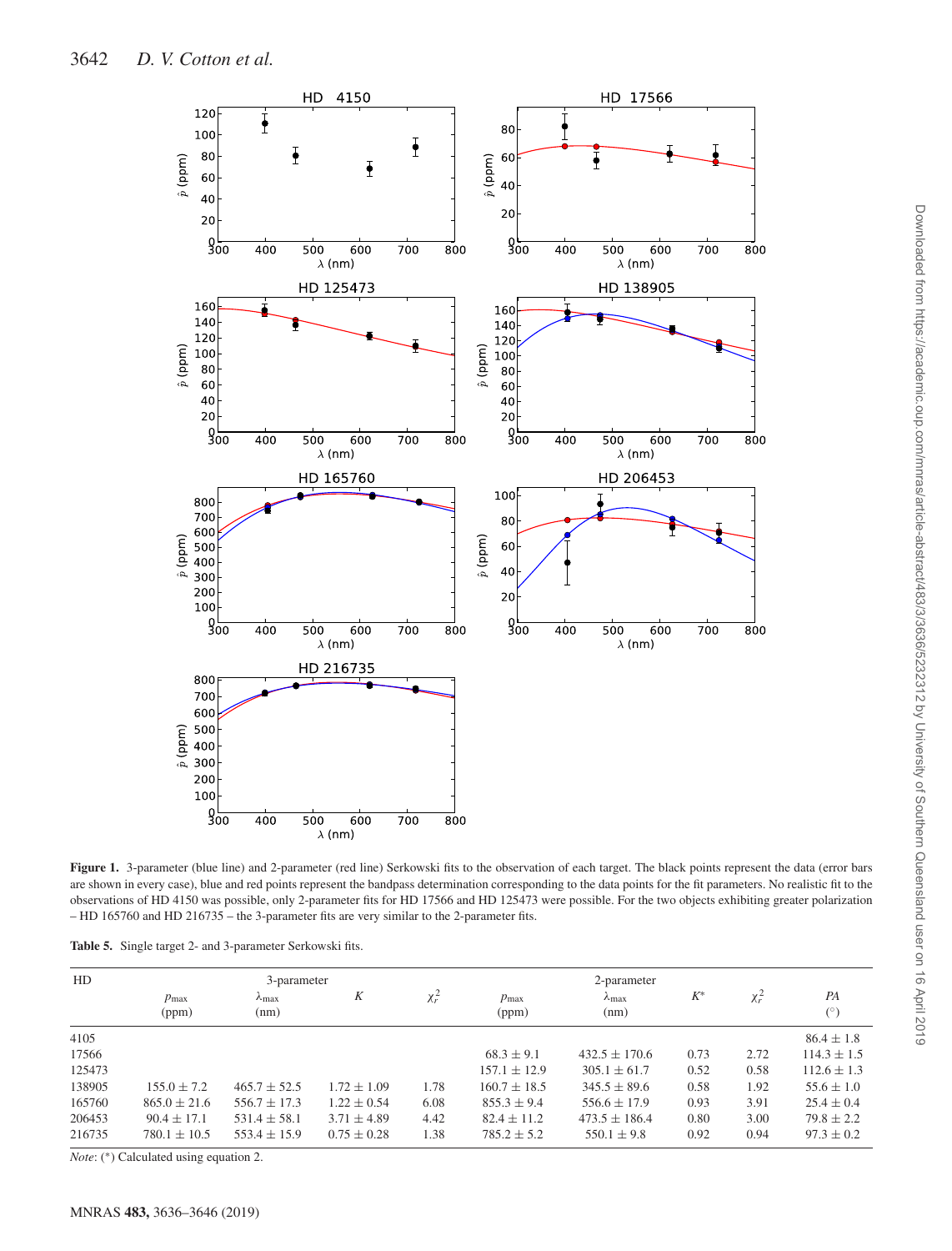| Fit K |          |           | $p_{\text{max}}$<br>(ppm)                                                       |           | $\lambda$ max<br>(nm)                                                                             |         |      |
|-------|----------|-----------|---------------------------------------------------------------------------------|-----------|---------------------------------------------------------------------------------------------------|---------|------|
|       | HD 17566 | HD 125473 | HD 138905                                                                       | HD 206453 |                                                                                                   |         |      |
| Yes   |          |           |                                                                                 |           | $71.8 \pm 6.9$ $146.6 \pm 10.6$ $157.1 \pm 12.0$ $90.0 \pm 9.0$ $383.8 \pm 129.4$ $0.75 \pm 0.73$ |         | 1.82 |
| No    |          |           | $73.0 \pm 6.4$ 148.9 $\pm$ 9.6 159.5 $\pm$ 11.2 91.4 $\pm$ 8.5 351.1 $\pm$ 53.0 |           |                                                                                                   | $0.59*$ | 1.67 |

<span id="page-7-0"></span>

*Note*: (\*) Calculated using equation (2).

<span id="page-7-1"></span>

**Figure 2.** The results of Serkowski fits to four targets (HD 17566, HD 125473, HD 138905, and HD 206453). In both panels *p*max is fit for each target, along with  $\lambda_{\text{max}}$ , in the lower panel *K* is also fit. The data points in black are shown as fractional polarization, that is *p* divided by the fit *p*max for the target. The fit Serkowski curves are shown in red (without *K* – analogous to the 2-parameter fits in Fig. [1\)](#page-6-0) and blue (with *K* – analogous to the 3-parameter fits in Fig. [1\)](#page-6-0), and the corresponding coloured points correspond to the fits for the bands corresponding to the data points.

value in the table. We exclude HD 4150 from this analysis since we could not make a fit to it earlier (Fig. [1\)](#page-6-0), and including it here along with the other targets only increased the uncertainties and produced unrealistic results; thus there is likely an intrinsic component to its polarization. We decided to include HD 125473 in spite of its binarity because although the trend with wavelength is a little noisier than the others. The low levels of polarization strongly suggest there is no entrained gas, and the wavelength trend is fairly clearly similar to the other stars.

## **4 DISCUSSION**

## **4.1 Stars in relation to features in the LHB**

It is immediately clear from Table [4](#page-5-0) that two of the targets, HD 165760 and HD 216735, are more polarized than the others – and more polarized than was initially expected (Table [1\)](#page-3-0). The *PA* of both stars is consistent across all four bands, and the data is well fit by a Serkowski curve, confirming the nature of the polarization detected as interstellar. Furthermore  $\lambda_{\text{max}}$  for both stars is similar to that typical of the ISM beyond the LHB, a fact we explore further in Section 4.2. The obvious conclusion to draw is that they represent stars in/beyond the wall of the LHB, whilst the other stars being more weakly polarized are probably within the LHB.

Using a number of catalogues, Gontcharov [\(2017\)](#page-10-38) recently plotted *p* against distance for 5000 stars out to 650 pc. His plot shows a bifurcation of *p*/*d* trends for stars within ∼120 pc. Much of Gontcharov [\(2017\)](#page-10-38)'s data comes from the Heiles [\(2000\)](#page-10-39) catalogue, which itself is an agglomeration of many much older catalogues containing measurements made with less precise instrumentation.<sup>4</sup> There is thus reason to doubt the reliability of the measurements of many of the nearer stars. Nevertheless the bifurcation trend is increasingly apparent beyond 50 pc. The LHB is not spherical, nor is the Sun at its centre, a fact which naturally explains the phenomenon. Here, in our much smaller sample, the two stars with higher polarizations have more northerly declinations than the rest of the sample. Gontcharov [\(2017\)](#page-10-38) places the shell of the LHB at 80–118 pc, a range that includes six of our seven targets. Therefore it is not surprising to find a sharp divergence in the magnitude of polarization amongst these stars.

Santos et al. [\(2011\)](#page-10-18) have gone into more detail, and plotted *p*/*d* for a number of different regions inside, outside, and within the ring associated with Loop I. It is worth consulting these maps (which can be found in Santos et al. [2011'](#page-10-18)s figures 7, 8, and 9) where our stars fall within the mapped regions. HD 165760 is just outside the ring in the direction of the North Polar Spur (NPS). In this region an increase to ∼600 ppm has been noted to occur between 130–140 pc. HD 165760 is considerably closer at a distance of 76 pc, yet has a similarly high polarization magnitude. The other higher polarization star in our sample, HD 216735, is not in a region mapped by Santos et al. [\(2011\)](#page-10-18).

HD 138905 is within the Loop I ring, in a region where polarization is seen to increase beginning within 50 pc. As such, the polarization of this star may be showing the effects of grain erosion from shocks associated with the evolution of Loop I. HD 17566 and HD 125473 lie near the edges of the Loop I ring but the Santos et al. [\(2011\)](#page-10-18) *p*/*d* plots do not reveal sufficient detail to be able to identify such a distinct rising polarization as for HD 138905. However, as previously discussed, past polarimetry was far less sensitive than later studies, so this does not preclude the possibility of the same processes affecting all three stars. Sorrell [\(1995\)](#page-10-40) modelled the destruction of Mie-scattering dust grains by shocks, based on the core-mantle grains of Greenberg [\(1976,](#page-10-41) [1984\)](#page-10-42), finding that a

<sup>4</sup>The heritage of some of this data can be traced all the way back to the 1960s or earlier when the first stellar polarimetric measurements were made with photoelectric detectors. The most precise data in the catalogue dates from the 1980s and has a precision of 60 ppm, but for much of it the formal errors are hundreds of ppm – 350 ppm being a typical value.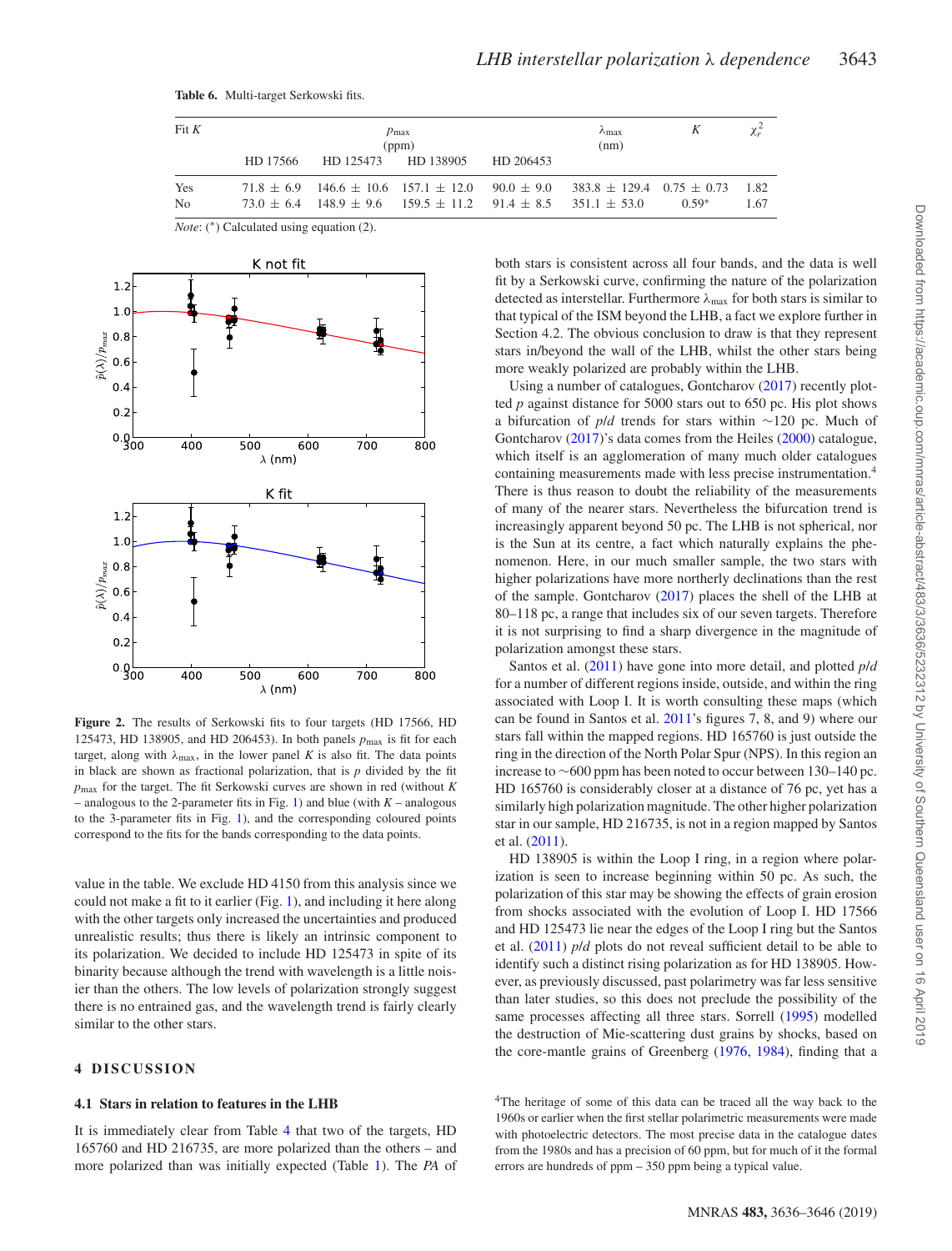shock speed of 55 km s<sup>-1</sup> would produce  $\lambda_{\text{max}}$  equal to 350 nm (for a polymeric grain sublimation energy of 0.05 eV).

Examining the location of our target stars to the Na I gas density maps of Lallement et al. [\(2003\)](#page-10-23) (Table [1\)](#page-3-0) reveals that most of them are within or on the 20 mÅ equivalent width contour line. However, two of the three beyond that marker are those with high polarization. This supports the conclusion that they are more polarized because they are in the wall of the LHB, rather than within the cavity. This provides evidence for a correlation between gas and dust density. Such a correlation was briefly looked for by Bailey et al. [\(2010\)](#page-9-2) without firm conclusions being drawn; we are in the process of a more comprehensive investigation. However, care should be exercised here, as Na I is a recombinant species, so that much of the Na column density is missed if Na II dominates (Sembach & Danks [1994\)](#page-10-43). This means that while we might use Na I to trace the column density in the cooler walls of the LHB, this may not be reliable in warmer diffuse regions within the LHB.

#### **4.2 The wavelength of maximum polarization in the local ISM**

Of particular interest here is that  $\lambda_{\text{max}}$  of the low polarization targets is much shorter than that of the high polarization targets. The 2- and 3-parameter fits of the two high polarization targets, HD 165760 and HD 216735, give *λ*max as ∼550–557 nm, with errors less than 20 ppm. 550 nm is regarded as a typical value for ordinary stars beyond the LHB (Serkowski et al. [1975\)](#page-10-3). Together with the higher polarization magnitude we conclude that these two stars are representative of the polarization within a wall of denser dust at the edge of the LHB.

Here it is worth noting that the term 'walls' doesn't reveal the full picture. Shocks from the multiple supernova and stellar winds that created the Local Bubble stir and mix the interstellar grains in the LHB. Large grains still associated with undisturbed or weakly disturbed dusty regions and shocked grains should both be found in the LHB (Frisch & Dwarkadas [2017\)](#page-10-13). Dusty regions with large grains tend to be found at the characteristic distances usually thought of as the walls, but there is no hard division between regions.

When considering the other stars the lower polarization magnitude, and associated uncertainty, requires we combine the data, which we do with the multi-parameter fits in Fig. [2.](#page-7-1) The parameter *K* is a measure of the inverse width of the distribution, and since we seem to be probing mostly the long wavelength side of the curve, that width is not well fit, and we prefer the fit without *K*. The multi-target without *K* fit gives  $\lambda_{\text{max}}$  as 351.1  $\pm$  53.0 nm. Even though the formal error is quite large, it is clear this is significantly bluer than for the wall stars. A bluer *λ*max was also suggested by our earlier work (Marshall et al. [2016\)](#page-10-12) – there the most probable value was determined to be 470 nm, but the optimum fit to the data was actually 315 nm. Such a blue value of  $\lambda_{\text{max}}$  is sometimes referred to as 'super-Serkowski' behaviour (Clayton et al. [1995\)](#page-9-16), and since  $K \propto \lambda_{\text{max}}$  the width of the peak in the Serkowski curve is broader than for more ordinary behaviour (Clayton et al. [1995;](#page-9-16) also link a small *λ*max to greater near-UV extinction). As alluded to in the Introduction, a blue value for  $\lambda_{\text{max}}$  is consistent with grains that have been shocked by past supernovae (Welty et al. [1999\)](#page-10-20), as is believed to be the case for the LHB (Berghöfer  $\&$ Breitschwerdt [2002;](#page-9-6) Frisch & Dwarkadas [2017\)](#page-10-13), and is supported by UV spectroscopic measurements of nearby stars (Frisch et al. [2011\)](#page-10-17).

The value of  $\lambda_{\text{max}}$  is often used to draw conclusions about dust grain size. For instance, in the models of Mathis [\(1986\)](#page-10-44),  $\lambda_{\text{max}}$  is

determined by the size distribution of grains containing superparamagnetic (SPM) particles (such as Fe). These SPM particles are thought to repel each other but coagulate with other materials, so form part of small grains when the grain size distribution favours small grains, and become part of large grains with increased coagulation. In his adopted distribution the smallest size for particles contributing to alignment, and therefore interstellar polarization, is 50 nm. A key parameter related to the size distribution of particles is *a* , the radius of a grain having probability *e*−<sup>1</sup> of containing no SPM particles. Mathis [\(1986\)](#page-10-44) found that *a'* and  $\lambda_{\text{max}}$  were related by

$$
a' = 0.329\lambda_{\text{max}}^{2.17},\tag{7}
$$

where *λ*max is in μm. Which for *λ*max of 550 and 350 nm gives, respectively, *a'* values of 90 and 34 nm. This, however, assumes the basic form of the size distribution is unchanged, $5$  which is unlikely to be the case in a medium recently shocked by supernovae.

As previously mentioned, Sorrell [\(1995\)](#page-10-40) made calculations for showing *λ*max is reduced in a medium shocked by a supernova. More recently Slavin, Dwek & Jones [\(2015\)](#page-10-45) made calculations of grain destruction through shocks using more sophisticated shock models. They find that the final size distribution is influenced by the shock speed. For shock speeds of  $50-200$  km s<sup> $-1$ </sup> the relative abundance of the smallest grains is markedly increased. The effect is greatest for speeds of 100–150 km s<sup>-1</sup>, at faster speeds the majority of grains of all sizes are blown out. Slavin et al. [\(2015\)](#page-10-45)'s calculations suggest that with more extensive polarimetric data it may be possible to find the speeds of past shocks by determining *K* more precisely.

Alternatively, in the scheme of Papoular [\(2018\)](#page-10-8)  $\lambda_{\text{max}}$  values of 550 nm and 350 nm correspond to enstantite/fosterite ratios of  $\sim$ 0.15 and 0.45, respectively.

#### **4.3 Deviation from interstellar-like behaviour**

Classically interstellar polarization is characterized by a Serkowski curve, and consistency in *PA* across wavelengths (Clarke [2010\)](#page-9-0). In terms of *PA* consistency there is some scatter in the 425SP data compared to other bands for most objects. This could just be a result of lower instrumental precision in the bluest, lowest flux band. Night-to-night precision has been determined for HIPPI in a 500SP band (Bailey et al. [2015\)](#page-9-14) but not specifically for 425SP, so this is hard to gauge. However, a lower precision should not affect the mean accuracy given sufficient data. The 425SP *PA* value is more often lower (more negative) than other bands than higher. So this could be an indication that the TP *u* determination is greater than it should be. A 10 ppm shift in this value would reduce the 425SP *PA* variance, with minimal impact on *p*. If, on the other hand, the 425SP scatter is a real reflection of the properties of the ISM, it could indicate the presence of multiple dust clouds made up of small particles with different alignments to the dominant clouds.

The HD 4150 data is clearly not described by a Serkowski curve – which cannot have a minimum at optical wavelengths. Broadly, two possibilities exist to explain the HD 4150 observations. Either there is intrinsic polarization present along with interstellar polarization, or the measurements reflect multiple dust clouds with different properties along the line of sight. Though there is insufficient data

<sup>&</sup>lt;sup>5</sup>An assumption that leads to a larger value of *K* for values of  $\lambda_{\text{max}}$  smaller than 550 nm.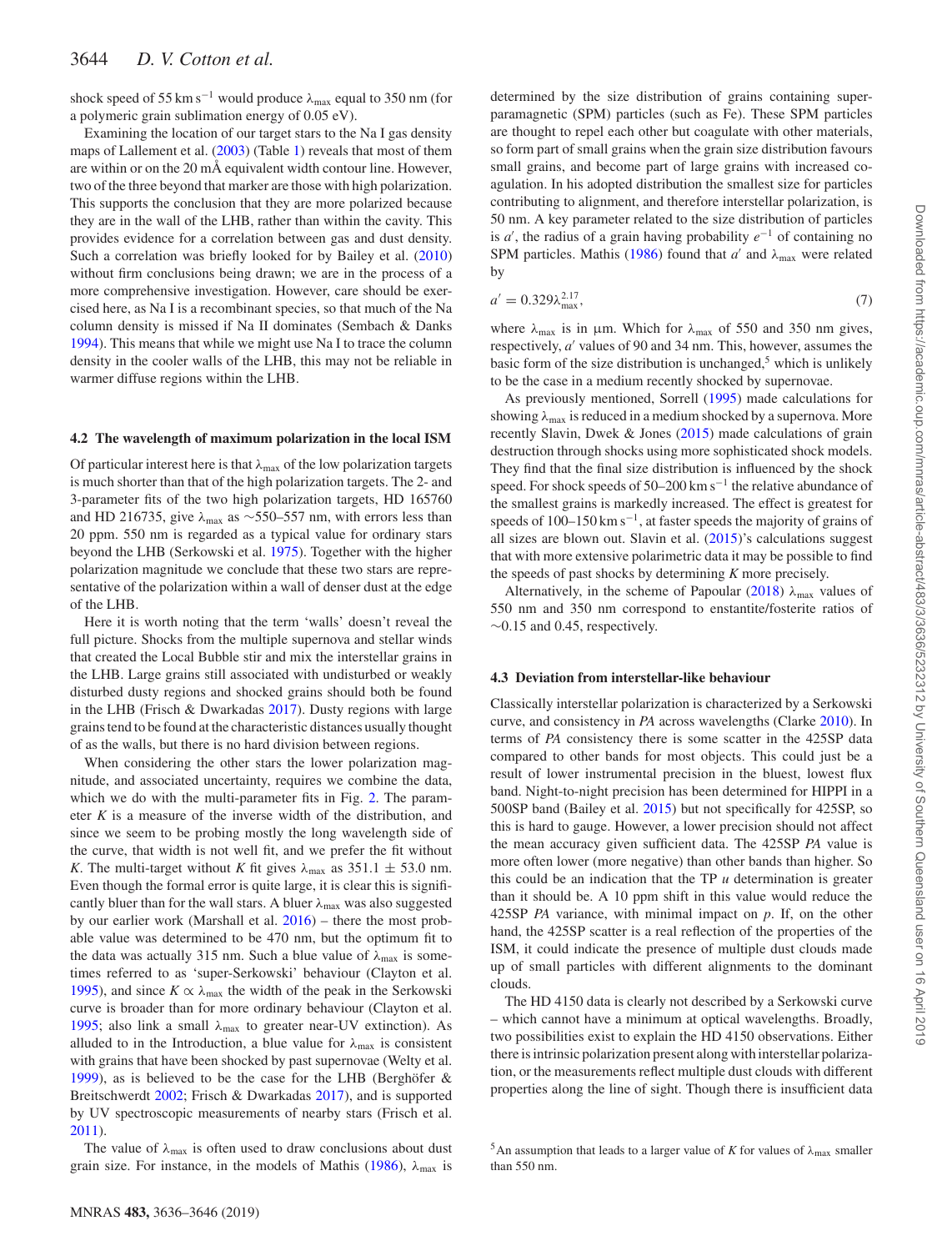available to rule this out, $6$  for two dust clouds to be responsible for the observed polarization with wavelength curve without any significant *PA* rotation taking place, the two clouds would have to have very different *λ*max values – one bluer than otherwise seen here, and one redder – or have effectively opposite alignments and drastically different *K* values. For HD 4150 the most likely explanation is that the polarization is intrinsic. HD 4150 is a binary system, with a K0 V star in a 9.8 yr orbit; this may be a factor, but as the flux of the secondary is only ∼1.6 per cent of that of the primary component the companion would have to be far more polarized than other stars of its type have been found to be (Cotton et al. [2017b\)](#page-10-11). As discussed in Section 2.1 entrained gas between binary stars can act as a scattering medium to produce polarization, but this polarization has little wavelength dependence, and the orbital period is too long to account for the measurement variability. The system also has a very slight infrared excess, detected photometrically in the far-IR. This excess is indicative of the presence of a debris disc, but the excess magnitude is too small to have an appreciable effect under ordinary circumstances. The combination of the companion and the scattering material causing the excess may be responsible in a similar fashion to that postulated in Cotton et al. [\(2016a\)](#page-9-17). If the star also has a near-IR excess this might have gone undetected, however current evidence associates such a property with nanoscale dust grains which do not appear to be strongly polarizing, but cannot be ruled out at the levels required here to explain the curve (Marshall et al. [2016\)](#page-10-12). Another possibility is that the star is rapidly rotating (like Regulus as discussed in Cotton et al. [2017a\)](#page-10-22) but highly inclined so as to have a low *v*sin*i* value. In this case, an A0 star like HD 4150 would be expected to produce polarization that flipped from being parallel to perpendicular to its rotation axis at bluer wavelengths than Regulus. Thus the shape of the curve in Fig. [1](#page-6-0) would describe a small intrinsic polarization oppositely aligned to a larger interstellar polarization.

# **5 CONCLUSIONS**

We have made high-precision polarimetric multi-band measurements of seven stars within or near the edge of the LHB. Subsequently we used this data to carry out full bandpass fitting of the Serkowski/–Wilking relation to determine the properties of interstellar polarization. One star, HD 4150, is not well fit by a Serkowski curve and so is probably intrinsically polarized. The most likely mechanism seems to be rapid rotation, if this is the case then the low *v*sin*i* of the star indicates that it is highly inclined.

The other six stars we find to be representative of interstellar polarization. Two stars, HD 165760 and HD 216735, have polarizations of ∼800 ppm and *λ*max ∼550 nm and we deduce they are in the wall of the LHB. The other four stars have much lower polarizations of ∼160 ppm or less and fit together have a *λ*max of  $\sim$ 350 ± 50 ppm. One of these stars, HD 138905, lies within the ring of Loop I at a distance where polarization is increasing sharply, and it is likely its polarization is the result of grains shocked by the expanding Loop I Superbubble. Another two stars, HD 17566 and HD 125473, lie near the edge of the Loop I ring and may be affected by the same process, or indeed by similar processes from other past supernova explosions within the LHB. Such a blue determination for  $\lambda_{\text{max}}$  supports the notion that the larger particles in this region

<sup>6</sup>The best available maps would be those of Berdyugin, Piirola & Teerikorpi [\(2004\)](#page-9-18); Berdyugin et al. [2014](#page-9-4) except that they do not quite extend to this region.

have either been shocked or swept up by past supernovae leaving the region to be defined by smaller grains. The data for the final star, HD 206453, has greater uncertainties and may be fit by a range of *λ*max values, it lies further away from Loop I than the other three stars.

For studies of stars in nearby space where a wavelength dependence of interstellar polarization needs to be assumed, we recommend using the formulation of Whittet et al. [\(1992\)](#page-10-5) with values of *λ*max of 550 nm and 350 nm for, respectively, stars near the edge of the LHB with higher polarizations, and stars within it with lower polarizations. However, we caution that in the latter case this may only apply to stars near to or within the Loop I ring. Clearly, larger samples are needed to establish the robustness of the trends inferred here. More work needs to be done to assess other regions, and where this is not possible, a cautious approach might be to take an intermediate value, such as 470 nm as found most likely by Marshall et al. [\(2016\)](#page-10-12).

## **ACKNOWLEDGEMENTS**

JPM acknowledges research support by the Ministry of Science and Technology of Taiwan under grants MOST104-2628-M-001-004- MY3 and MOST107-2119-M-001-031-MY3, and Academia Sinica grant AS-IA-106-M03. This research has made use of the SIMBAD database, operated at CDS, Strasbourg, France. The authors thank the Director and staff of the Australian Astronomical Observatory for their advice and support with interfacing HIPPI to the AAT and during the two observing runs on the telescope. Further, we would like to thank Behrooz Karamiqucham, Dag Evensberget and Jinglin Zhao for their assistance in acquiring the data, and Christoph Bergmann for useful discussions. We thank the anonymous referee for their useful feedback.

#### **REFERENCES**

- <span id="page-9-5"></span>Arzoumanian D. et al., 2011, [A&A,](http://dx.doi.org/10.1051/0004-6361/201116596) 529, L6
- <span id="page-9-2"></span>Bailey J., Lucas P. W., Hough J. H., 2010, [MNRAS,](http://dx.doi.org/10.1111/j.1365-2966.2010.16634.x) 405, 2570 Bailey J., Kedziora-Chudczer L., Cotton D. V., Bott K., Hough J. H., Lucas
- <span id="page-9-14"></span>P. W., 2015, [MNRAS,](http://dx.doi.org/10.1093/mnras/stv519) 449, 3064
- <span id="page-9-11"></span>Bailey J., Cotton D. V., Kedziora-Chudczer L., 2017, [MNRAS,](http://dx.doi.org/10.1093/mnras/stw2886) 465, 1601
- <span id="page-9-8"></span>Bailey J., Kedziora-Chudczer L., Bott K., 2018, [MNRAS,](http://dx.doi.org/10.1093/mnras/sty1892) 480, 1613
- <span id="page-9-1"></span>Behr A., 1959, PhD thesis, Univ. Gottingen
- <span id="page-9-18"></span>Berdyugin A., Piirola V., Teerikorpi P., 2004, [A&A,](http://dx.doi.org/10.1051/0004-6361:20040308) 424, 873
- <span id="page-9-4"></span>Berdyugin A., Piirola V., Teerikorpi P., 2014, [A&A,](http://dx.doi.org/10.1051/0004-6361/201322604) 561, A24
- <span id="page-9-13"></span>Berdyugin A., Piirola V., Sakanoi T., Kagitani M., Yoneda M., 2018, [A&A,](http://dx.doi.org/10.1051/0004-6361/201732163) 611, A69
- <span id="page-9-6"></span>Berghöfer T. W., Breitschwerdt D., 2002, [A&A,](http://dx.doi.org/10.1051/0004-6361:20020627) 390, 299
- <span id="page-9-12"></span>Brown J. C., McLean I. S., Emslie A. G., 1978, A&A, 68, 415
- <span id="page-9-15"></span>Chandrasekhar S., 1946, [ApJ,](http://dx.doi.org/10.1086/144816) 103, 351
- <span id="page-9-9"></span>Chen C. H., Mittal T., Kuchner M., Forrest W. J., Lisse C. M., Manoj P., Sargent B. A., Watson D. M., 2014, [ApJS,](http://dx.doi.org/10.1088/0067-0049/211/2/25) 211, 25
- <span id="page-9-0"></span>Clarke D., 2010, Stellar Polarimetry. Wiley-VCH Verlag GmbH & Co. KGaA, Weinheim

<span id="page-9-16"></span>Clayton G. C., Wolff M. J., Allen R. G., Lupie O. L., 1995, [ApJ,](http://dx.doi.org/10.1086/175754) 445, 947 Cotten T. H., Song I., 2016, [ApJS,](http://dx.doi.org/10.3847/0067-0049/225/1/15) 225, 15

- <span id="page-9-10"></span><span id="page-9-7"></span>Cotton D. V. et al., 2019, MNRAS , 483, 1574
- <span id="page-9-17"></span>Cotton D. V., Marshall J. P., Bott K., Kedziora-Chudczer L., Bailey J., 2016a, in Short W., Caprarelli G., eds, Proceedings of the 15th Australian Space Research Conference, 2015. Australian Space Research Conference Series, held in Canberra, Australia, National Space Society of Australia, Australia. p. 55
- <span id="page-9-3"></span>Cotton D. V., Bailey J., Kedziora-Chudczer L., Bott K., Lucas P. W., Hough J. H., Marshall J. P., 2016b, [MNRAS,](http://dx.doi.org/10.1093/mnras/stv2185) 455, 1607